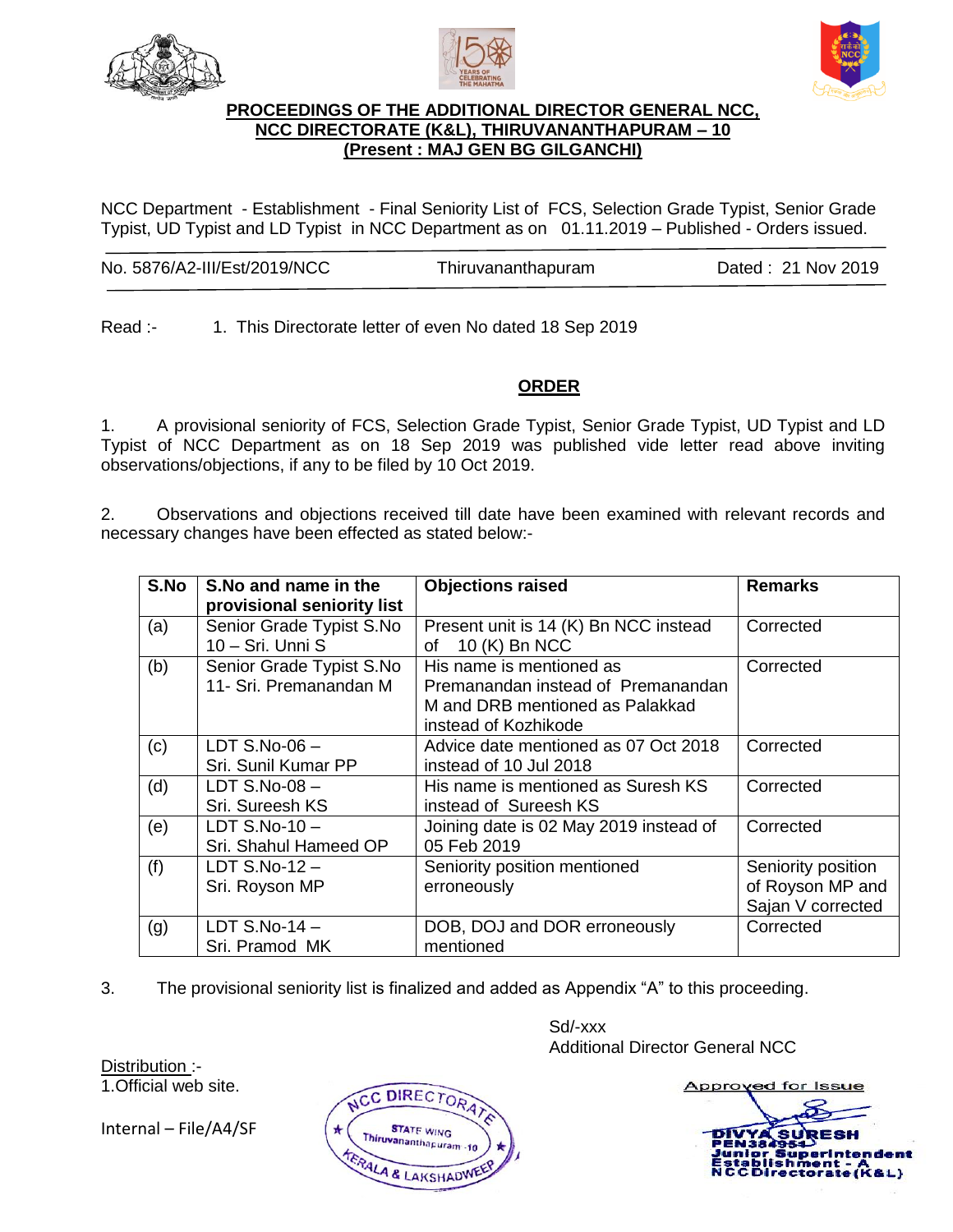## **FINAL SENIORITY LIST OF TYPIST IN NCC DEPARTMENT AS ON 01 NOV 2019.**

| S.No | Name                           | Grade      | <b>DOB</b> | <b>Advice</b><br>date | Date of<br>joining in<br><b>NCC</b> | Date of<br>reckoning<br>seniority | <b>Office</b>  | <b>DOR</b> | <b>DRB</b> | <b>PEN NO</b> | <b>Remarks</b> |
|------|--------------------------------|------------|------------|-----------------------|-------------------------------------|-----------------------------------|----------------|------------|------------|---------------|----------------|
|      | <b>FCS</b>                     |            |            |                       |                                     |                                   |                |            |            |               |                |
|      | Smt. Jayalalitha P             | <b>FCS</b> | 03.03.64   | 23.10.90              | 19.11.90                            | 01.08.01                          | <b>NCC Dte</b> | 31.03.20   | <b>TVM</b> | 384879        |                |
|      | <b>SELECTION GRADE TYPISTS</b> |            |            |                       |                                     |                                   |                |            |            |               |                |
|      | Smt. Radhika KK                | Sel Gde    | 13.05.69   | 18.12.96              | 29.01.97                            | 01.04.16                          | 22 (K) Bn      | 31.05.25   | <b>EKM</b> | 385349        |                |
|      | Smt. Animol John               | Sel Gde    | 29.01.66   | 14.11.97              | 29.12.97                            | 01.04.16                          | 17 (K) Bn      | 31.01.22   | <b>KTM</b> | 385246        |                |
|      | 3 Smt. Gracy Joseph            | Sel Gde    | 02.01.70   | 25.09.01              | 01.11.01                            | 01.04.16                          | <b>NCC Dte</b> | 31.01.26   | <b>TVM</b> | 384870        |                |
|      | 4 Smt. Suma KS                 | Sel Gde    | 02.05.77   | 25.09.01              | 31.10.01                            | 01.04.16                          | <b>NCC Dte</b> | 31.05.33   | <b>TVM</b> | 384872        |                |
|      | 5 Sri. Vinod Kumar TG          | Sel Gde    | 30.05.66   | 18.11.03              | 24.12.03                            | 01.04.16                          | Gp HQ, TVM     | 31.05.22   | <b>TVM</b> | 384871        |                |
|      | 6 Sri. Upendran PI             | Sel Gde    | 25.05.67   | 12.08.05              | 22.09.05                            | 01.05.16                          | $1(K)$ G Bn    | 31.05.23   | <b>TVM</b> | 384967        |                |
|      | 7 Sri. Stephan KJ              | Sel Gde    | 02.05.64   | 16.11.05              | 02.01.06                            | 01.06.16                          | 28 (K) Bn      | 31.05.20   | <b>PKD</b> | 385302        |                |
|      | 8 Sri. Balasubramanian PS      | Sel Gde    | 16.05.64   | 14.02.06              | 31.12.03                            | 01.10.16                          | 7 (K) G Bn     | 31.05.20   | <b>TSR</b> | 385407        |                |
|      | 9 Sri. Prakash Thampy L        | Sel Gde    | 19.05.66   | 23.09.06              | 14.11.06                            | 01.01.17                          | 3 (K) G Bn     | 31.05.22   | <b>KLM</b> | 385332        |                |
|      | 10 Sri. Shalu CK               | Sel Gde    | 20.03.72   | 19.06.08              | 31.07.08                            | 01.01.17                          | 10 (K) Bn      | 31.03.28   | <b>ALP</b> | 385261        |                |
|      | 11 Sri. Pradhu R               | Sel Gde    | 27.04.65   | 06.02.09              | 11.03.09                            | 01.04.17                          | 8 (K) Bn       | 30.04.21   | <b>ALP</b> | 385131        |                |
|      | 12 Sri. Devadas CR             | Sel Gde    | 01.06.64   | 27.03.10              | 30.12.05                            | 01.05.17                          | 3 (K) G Bn     | 30.06.20   | <b>KLM</b> | 385045        |                |
|      | 13 Sri. Vinod KR               | Sel Gde    | 29.03.70   | 27.03.10              | 17.05.10                            | 01.07.17                          | 1 (K) R&V      | 31.03.26   | <b>TSR</b> | 488861        |                |
|      | 14 Sri. Vincent DA             | Sel Gde    | 15.05.66   | 27.03.10              | 05.05.10                            | 01.03.18                          | $2(K)$ Bn      | 31.05.22   | <b>TVM</b> | 481778        |                |
|      | 15 Sri. Radhakrishnan B        | Sel Gde    | 01.06.67   | 27.03.10              | 29.04.10                            | 01.08.18                          | 31 (K) Bn      | 31.05.23   | <b>KNR</b> | 479459        |                |
|      | 16 Sri. Jacob TI               | Sel Gde    | 13.05.68   | 21.04.10              | 31.05.10                            | 01.05.19                          | 10 (K) Bn      | 31.05.24   | <b>KTM</b> | 484745        |                |
|      | 17 Sri. Sajimon NT             | Sel Gde    | 16.02.67   | 24.04.10              | 01.06.10                            | 01.06.19                          | Gp HQ, KTM     | 28.02.23   | <b>KTM</b> | 485529        |                |
|      | 18 Sri. Rajumon AK             | Sel Gde    | 06.12.70   | 24.04.10              | 30.06.10                            | 01.06.19                          | 18 (K) Bn      | 31.12.26   | <b>EKM</b> | 494899        |                |
|      | 19 Sri. Sasidharan Pillai S    | Sel Gde    | 25.04.66   | 03.05.10              | 04.06.10                            | 26.07.19                          | 7 (K) Bn       | 30.04.22   | <b>KLM</b> | 488150        |                |
|      | 20 Sri. Manoj Kumar PS         | Sel Gde    | 29.05.69   | 17.05.10              | 25.06.10                            | 01.08.19                          | 24 (K) Bn      | 31.05.25   | <b>TSR</b> | 509506        |                |
|      | 21 Sri. Murali T               | Sel Gde    | 30.05.65   | 20.05.10              | 08.06.10                            | 01.08.19                          | $1(K)$ G Bn    | 31.05.21   | <b>TVM</b> | 486397        |                |
|      | 22 Sri. Pratheep Kumar PR      | Sel Gde    | 30.05.68   | 26.05.10              | 16.06.10                            | 01.08.19                          | <b>NCC Dte</b> | 31.05.24   | <b>TVM</b> | 488435        |                |
|      | <b>SENIOR GRADE TYPISTS</b>    |            |            |                       |                                     |                                   |                |            |            |               |                |
|      | 1 Sri. Jayaprasad P            | Snr Gde    | 05.05.66   | 27.03.10              | 25.10.10                            | 01.05.16                          | 9 (K) Bn       | 31.05.22   | <b>TVM</b> | 592201        |                |
|      | 2 Sri. Udaya PK                | Snr Gde    | 04.07.71   | 15.12.10              | 20.01.11                            | 01.06.16                          | 27 (K) Bn      | 31.07.27   | <b>PKD</b> | 615170        |                |
|      | 3 Smt. Ajitha NK               | Snr Gde    | 28.05.80   | 31.01.11              | 20.04.11                            | 01.06.16                          | Gp HQ, KKD     | 31.05.36   | <b>KKD</b> | 629132        |                |
|      | 4 Sri. Abdul Rahiman CA        | Snr Gde    | 29.05.71   | 29.05.10              | 27.01.11                            | 01.06.16                          | 9 (K) G Bn     | 31.05.27   | <b>PKD</b> | 617843        |                |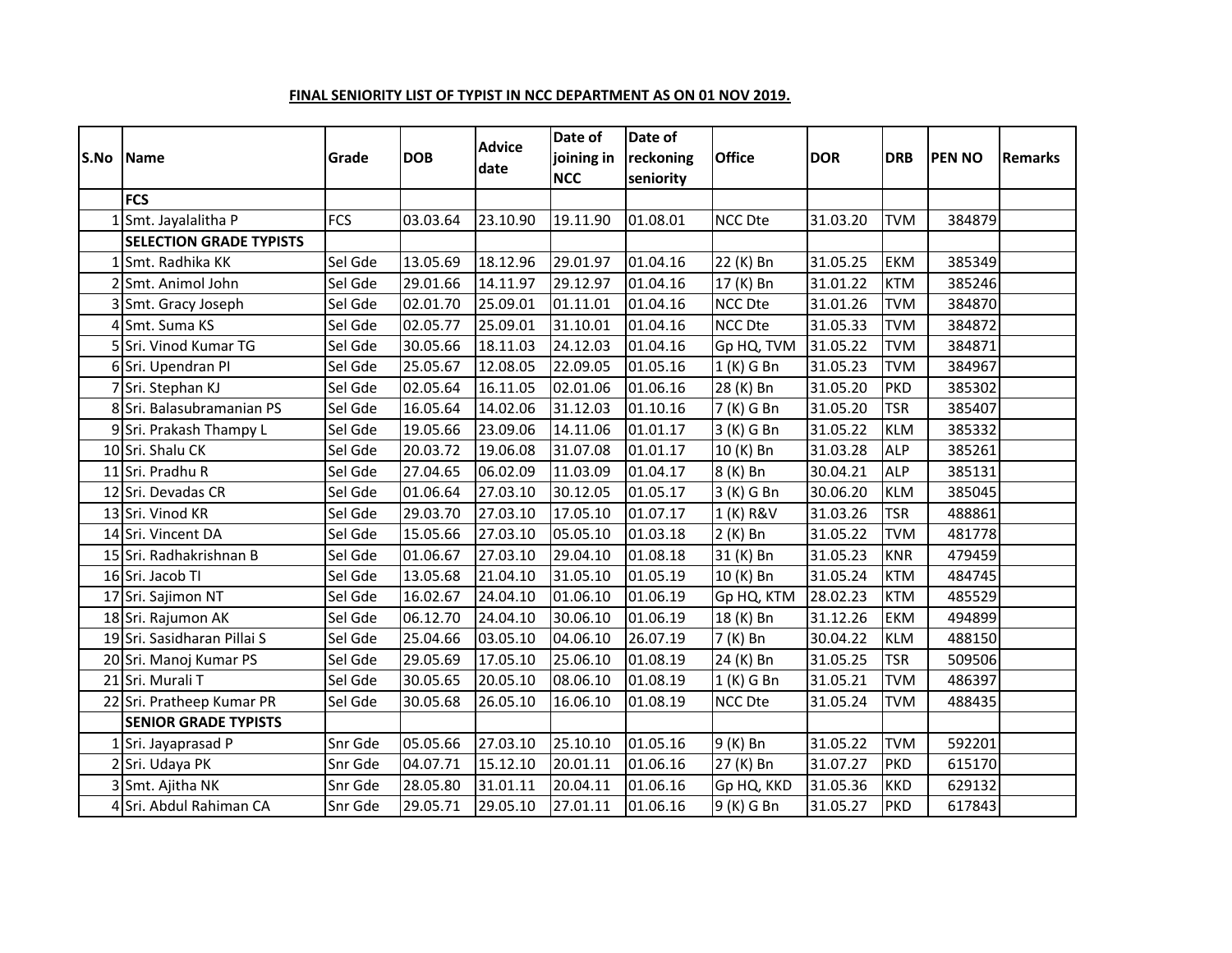|      | Name                          | Grade      | <b>DOB</b> | <b>Advice</b><br>date | Date of    | Date of   |                |            |            |               |                |
|------|-------------------------------|------------|------------|-----------------------|------------|-----------|----------------|------------|------------|---------------|----------------|
| S.No |                               |            |            |                       | joining in | reckoning | <b>Office</b>  | <b>DOR</b> | <b>DRB</b> | <b>PEN NO</b> | <b>Remarks</b> |
|      |                               |            |            |                       | <b>NCC</b> | seniority |                |            |            |               |                |
|      | 5 Sri. Dileep SM              | Snr Gde    | 26.05.67   | 03.01.13              | 25.02.13   | 01.01.17  | $1(K)$ Bn      | 31.05.23   | <b>TVM</b> | 335616        |                |
|      | 6 Sri. Johnson Kuruvila       | Snr Gde    | 05.11.72   | 06.03.14              | 08.05.14   | 01.01.17  | 17 (K) Bn      | 30.11.32   | <b>KTM</b> | 726258        |                |
|      | 7 Sri. Ajayakumar S           | Snr Gde    | 19.05.71   | 11.01.11              | 31.01.11   | 01.04.17  | 3 (K) NU       | 31.05.27   | <b>KLM</b> | 617211        |                |
|      | 8 Sri. Anil Kumar K           | Snr Gde    | 15.03.67   | 04.06.14              | 16.06.14   | 01.04.17  | 1 (K) Air Sqn  | 31.03.27   | <b>TVM</b> | 728313        |                |
|      | 9 Sri. Sunny T Varghese       | Snr Gde    | 27.02.62   | 15.07.14              | 12.08.14   | 01.05.17  | 23 (K) Bn      | 28.02.22   | <b>TSR</b> | 732858        |                |
|      | 10 Sri. Unni S                | Snr Gde    | 31.05.72   | 24.09.14              | 18.10.14   | 01.07.17  | 14 (K) Bn      | 31.05.32   | <b>ALP</b> | 737317        |                |
|      | 11 Sri. Premanandan M         | Snr Gde    | 04.10.68   | 07.10.14              | 03.12.14   | 01.07.17  | 27 (K) Bn      | 31.10.28   | <b>KKD</b> | 741618        |                |
|      | 12 Sri. Dinesh Kumar V        | Snr Gde    | 31.05.74   | 25.05.15              | 08.07.15   | 01.02.18  | 9 (K) NU       | 30.04.34   | <b>EKM</b> | 751670        |                |
|      | 13 Sri. Yohannan T            | Snr Gde    | 25.06.62   | 18.04.15              | 20.05.15   | 01.02.18  | 11 (K) Bn      | 30.06.22   | <b>ALP</b> | 748250        |                |
|      | 14 Sri. Sundareswaran U       | Snr Gde    | 26.05.64   | 01.12.14              | 26.12.14   | 01.03.18  | 7 (K) NU       | 31.05.24   | <b>EKM</b> | 741336        |                |
|      | 15 Sri. Rajeev T              | Snr Gde    | 20.05.71   | 01.08.15              | 07.09.15   | 10.04.18  | 14 (K) Bn      | 31.05.31   | <b>PTA</b> | 755596        |                |
|      | 16 Sri. Presanna Kumar        | Snr Gde    | 18.05.81   | 01.08.15              | 09.09.15   | 01.08.18  | 14 (K) Bn      | 31.05.41   | <b>PTA</b> | 747238        |                |
|      | 17 Sri. Georgekutty NA        | Snr Gde    | 29.05.61   | 09.10.15              | 30.11.15   | 01.05.19  | Gp HQ, KLM     | 31.05.21   | <b>KKD</b> | 760391        |                |
|      | 18 Sri. Ravikumar K           | Snr Gde    | 28.05.66   | 11.03.16              | 21.04.16   | 01.06.19  | $1(K)$ I Coy   | 31.05.26   | <b>ALP</b> | 710915        |                |
|      | 19Sri. Prabel P               | Snr Gde    | 25.05.73   | 09.06.16              | 07.07.16   | 01.06.19  | 11 (K) Bn      | 31.05.33   | <b>ALP</b> | 777188        |                |
|      | 20 Sri. Sabu A                | Snr Gde    | 25.05.76   | 09.06.16              | 25.07.16   | 26.07.19  | 8 (K) Bn       | 31.05.36   | <b>ALP</b> | 778238        |                |
|      | 21 Sri. Mohammed Basheer CK   | Snr Gde    | 01.01.70   | 06.01.17              | 09.02.17   | 01.08.19  | 29 (K) Bn      | 31.12.29   | <b>MPM</b> | 740878        |                |
|      | 22 Sri. Shiju PC              | Snr Gde    | 19.10.69   | 10.01.17              | 25.02.17   | 01.08.19  | 9 (K) G Bn     | 31.10.29   | <b>KKD</b> | 797027        |                |
|      | 23 Sri. Girish Kumar K        | Snr Gde    | 29.05.71   | 29.03.17              | 05.05.17   | 01.08.19  | Gp HQ, EKM     | 31.05.31   | <b>EKM</b> | 802148        |                |
|      | <b>UPPER DIVISION TYPISTS</b> |            |            |                       |            |           |                |            |            |               |                |
|      | 1 Sri. Unni Raj A             | <b>UDT</b> | 15.05.64   | 15.06.15              | 16.07.15   | 16.07.17  | <b>NCC Dte</b> | 31.05.24   | <b>TVM</b> | 748538 LWA    |                |
|      | 2 Sri. Udayakumar RS          | <b>UDT</b> | 31.05.74   | 16.05.17              | 14.06.17   | 14.06.19  | 15 (K) Bn      | 31.05.34   | PTA        | 807119        |                |
|      | 3 Sri. Vinodkumar Urali       | <b>UDT</b> | 17.02.75   | 22.05.17              | 16.07.17   | 06.07.19  | 15 (K) Bn      | 28.02.35   | <b>PTA</b> | 807096        |                |
|      | 4 Sri. Kumar VK               | <b>UDT</b> | 11.08.65   | 24.05.17              | 28.02.06   | 02.06.19  | 2 (K) Bn       | 30.08.21   | <b>TVM</b> | 384859 LPE    |                |
|      | <b>LOWER DIVISION TYPISTS</b> |            |            |                       |            |           |                |            |            |               |                |
|      | 1 Sri. Sebastian MA           | LDT        | 14.01.69   | 03.01.13              | 17.06.13   | 3.01.13   | NCC Dte        | 31.01.25   | <b>TVM</b> | 588766        |                |
|      | 2 Sri. Ranjith Kumar KM       | LDT        | 30.05.77   | 17.11.16              | 09.01.17   | 17.11.16  | <b>NCC Dte</b> | 31.05.37   | <b>TVM</b> | 791913        |                |
|      | 3 Sri. Sanni PK               | LDT        | 03.05.75   | 27.02.17              | 22.03.17   | 27.02.17  | Gp HQ, KTM     | 31.05.35   | <b>KTM</b> | 798898        |                |
|      | 4 Santhosh VV                 | LDT        | 13.11.71   | 28.03.18              | 23.05.18   | 28.03.18  | 31 (K) Bn      | 30.11.31   | <b>KNR</b> | 835540        |                |
|      | 5 Hari PT                     | LDT        | 11.04.67   | 02.06.18              | 23.07.18   | 02.06.18  | 3 (K) G Bn     | 30.04.27   | <b>KLM</b> | 800104        |                |
|      | 6 Sunil Kumar PP              | LDT        | 14.03.72   | 10.07.18              | 01.08.18   | 10.07.18  | 29 (K) Bn      | 31.03.32   | <b>MPM</b> | 839915        |                |
|      | 7 Saiyyed S                   | LDT        | 12.02.76   | 08.11.18              | 10.12.18   | 08.11.18  | <b>NCC Dte</b> | 28.02.36   | <b>TVM</b> | 851183        |                |